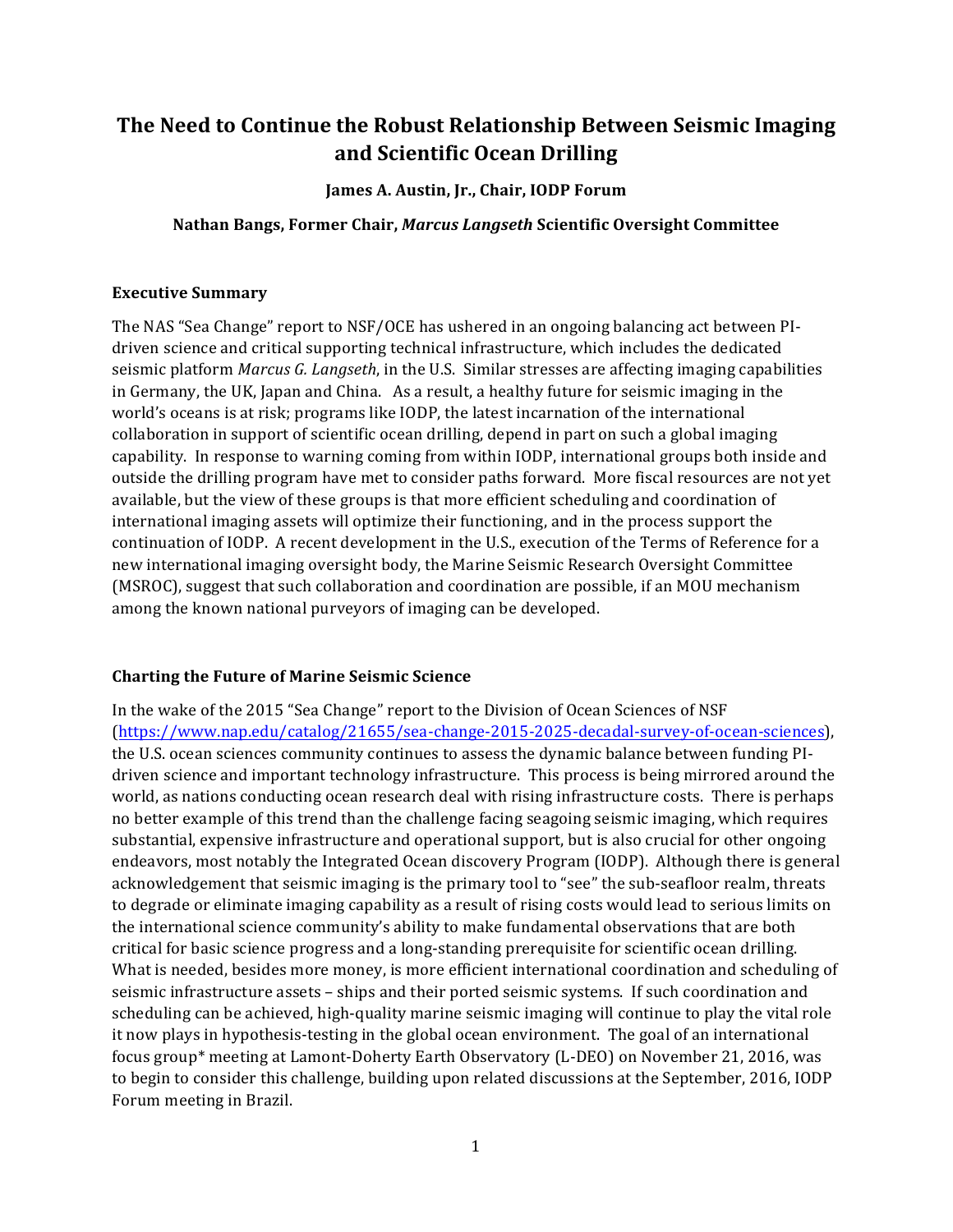In 2018, the enduring international collaboration that is the scientific ocean drilling program will be 50 years old. That effort, comprised of multiple phases (Deep Sea Drilling Project, Ocean Drilling Program, the Integrated Ocean Drilling Program, and the International Ocean Discovery Program), represents the most successful such collaboration in the history of the Earth sciences. And from the outset, the success of these drilling activities has been contingent on the ability to see into subseafloor environments to identify targets, plan safe drilling operations, and provide geologic context beyond the drill hole. Multi-channel seismic (MCS) imaging has been a staple of drillingrelated imaging efforts since the early 1970s, and now both high-quality 2D and 3D images, from a variety of sources, support scientific ocean drilling efforts (Figure A).

However, the increasing costs of both imaging platforms and installed imaging systems is now putting that longstanding and highly effective relationship at risk. IODP's Science Evaluation Panel warned in 2015 that despite improvements in imaging acquisition and processing capabilities, more IODP proposals were being submitted (and some scheduled and drilled) with sub-par imaging in support (see the next section). Increased scheduling efficiency of imaging capabilities, modulated through evolving international mechanisms, will be critical to provision of quality images for scientific drilling in the future. The purpose of this white paper is to begin a discussion towards development and provision of those mechanisms.



*Figure A. A 3D seismic image of the Nankai Trough accretionary prism along the southwestern Japan margin, a plate boundary which has been a focus of multiple scientific ocean drilling efforts for* decades. The cut-out area looks into the plate-boundary megathrust, where it intersects a major splay-fault system, shown with dipping black lines. Blue lines show thrust faults within the upper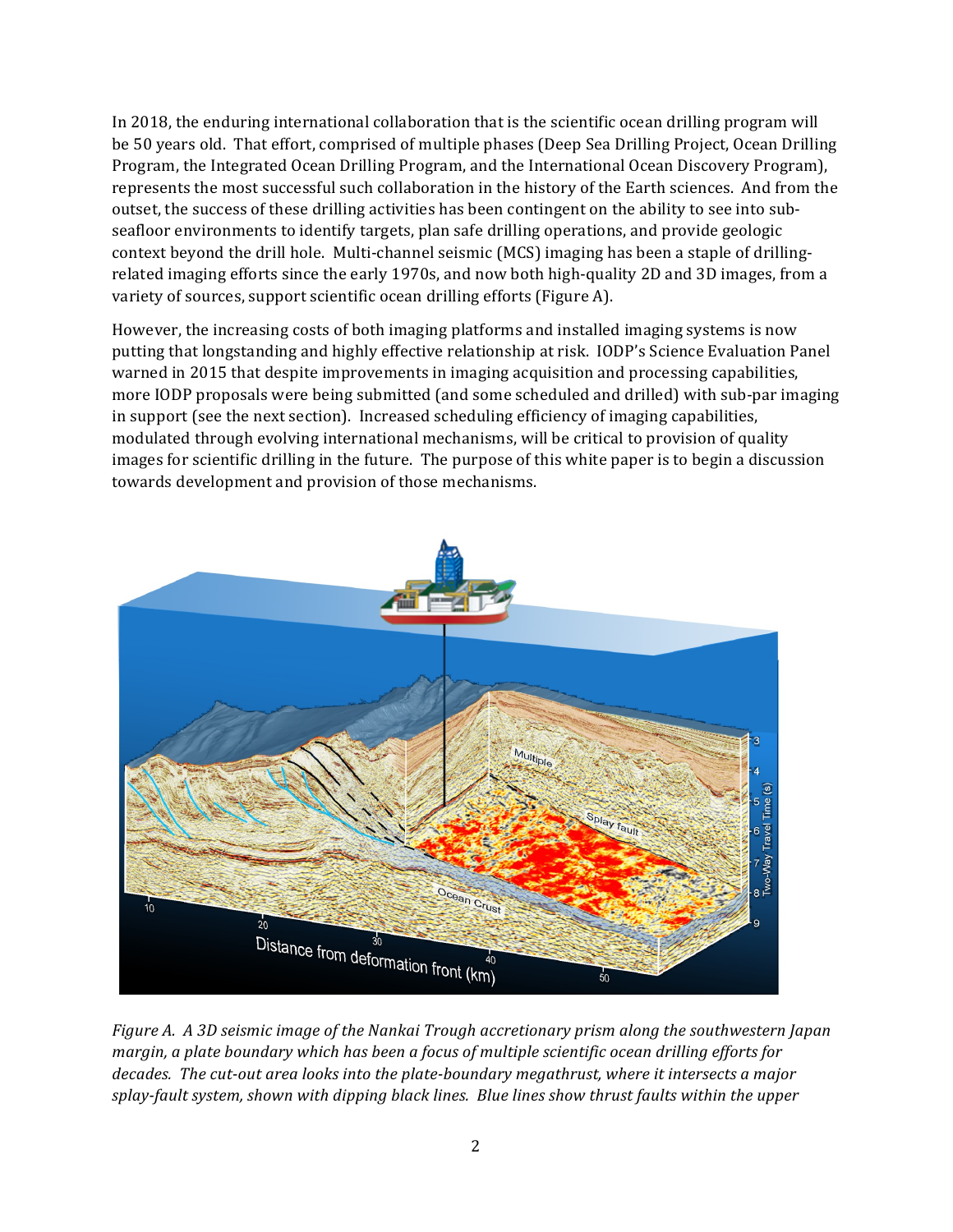plate/accretionary wedge. The vertical black line shows the location of the deep riser drilling site *(part of the decadal NantroSEIZE drilling program) that is designed to penetrate the splay fault at ~5 km* below seafloor. *IODP* efforts to drill to that target continue. (Seismic image is from Bangs et al., *2009.)*

# The Role of the IODP Forum, 2015-2016

The Forum is the part of the current  $(2013-2018)$  phase of scientific ocean drilling dealing with philosophical consensus-building; Forum discussions help to maintain IODP as a program rather than just a collaboration. In 2015, the Science Evaluation Panel (SEP), the primary scientific review body (from both science AND data points of view) of IODP, sent the following statement to the Forum:

*The IODP Science Evaluation Panel (SEP)* wishes to *convey concern* regarding the *increased pressures on the acquisition of academic active-source seismic data, some of* which by design is conducted in support of scientific ocean drilling. Continued reduction in *the international marine geoscience communities' ability to collect seismic data in areas of scientific interest is jeopardizing the scope and impact of IODP science. The SEP consensus* is that the IODP should stress the importance, both to member country funding *agencies and environmental permit organizations worldwide, of high-quality subsurface images for science and safety in connection with expected continuation of IODP. Furthermore, SEP looks forward to IODP playing a role in bringing sound science to ongoing discussions of mitigation for (seismic- based) noise in the marine environment.*

At its 2015 meeting in Australia, the Forum discussed the SEP consensus, and produced one of its own, along with an accompanying Action Item:

**Forum Consensus 15-06***:* The Forum appreciates and seconds the SEP statement on *marine seismic site survey data importance and acquisition challenges, and stresses the* vital importance of the linkage between seismic data and drilling in IODP.

**Action Item:** Progress toward addressing the challenges related to international *coordination and acquisition of IODP-related seismic data will be an important focus at the 2016 Forum meeting.*

At its 2016 meeting in Brazil, the Forum brought both U.S. and non-U.S. (Japan, UK, Germany) seismic experts for a follow-up discussion, and produced another consensus (*note: underlining not in* original, but for emphasis here):

**Forum Consensus Item 16-06**: The international marine seismic imaging community *has moved toward conducting IODP site surveys in more cooperative ways with combined* resources. The IODP Forum endorses that trend and encourages that community to explore options for more efficient and cost-effective use of existing seismic imaging assets *and survey funding across all IODP partners. The Forum suggests that the initial steps should include a formal meeting of the international seismic imaging stakeholders within the next year to develop a framework and justification for utilizing existing resources more efficiently in support of IODP, ICDP and other scientific requirements.*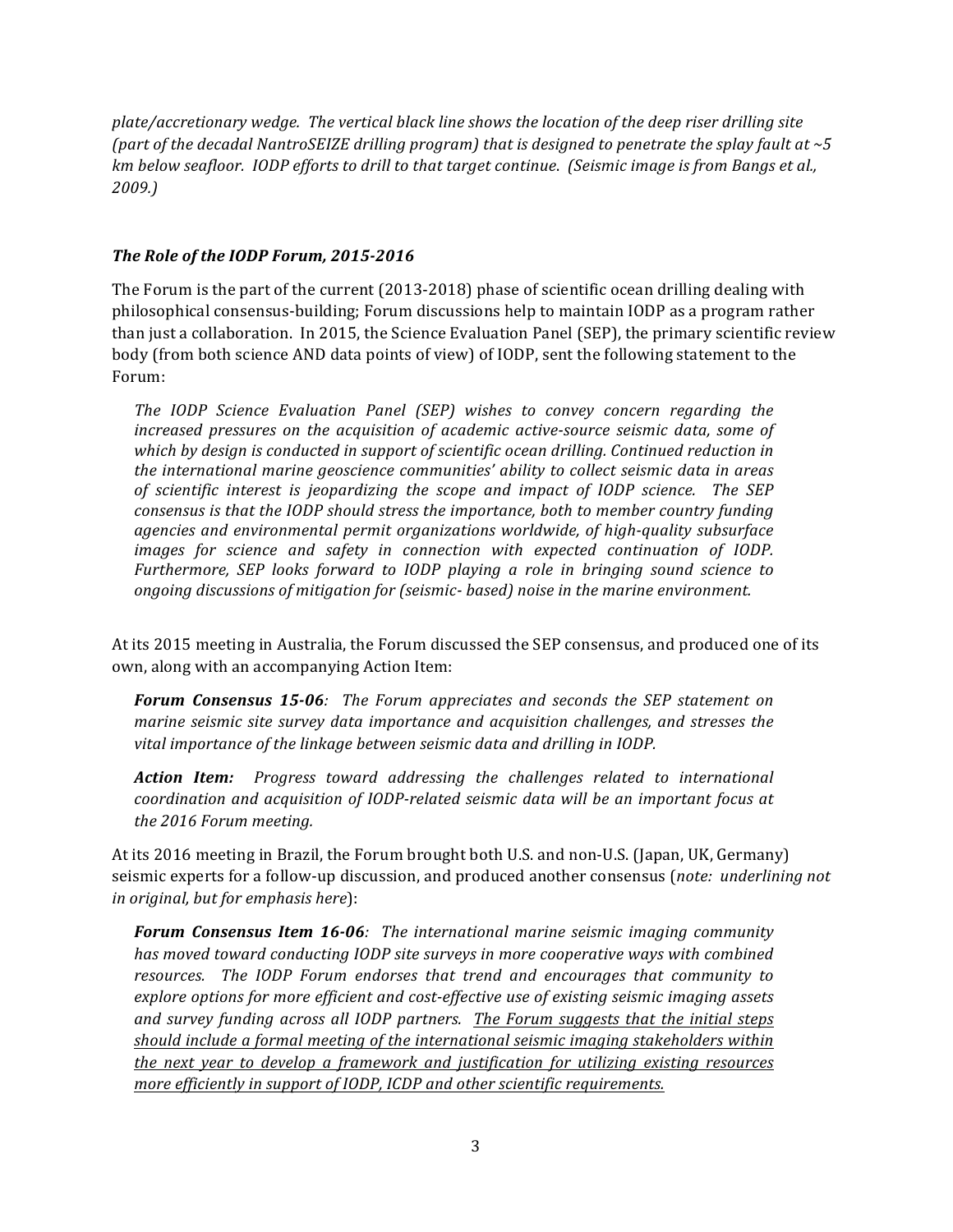A November 21, 2016, focus group meeting at L-DEO represents (in part) the follow-up to this 2016 Forum consensus. Seismic imaging clearly remains a priority for scientific ocean drilling, and the international ocean drilling community supports all reasonable actions to keep such imaging capability, provided by multiple partner nations, healthy.

# The Importance of Seismic Reflection Imaging to Marine Geology and Geophysics, including **Scientific Ocean Drilling (IODP)**

Improving seismic imaging for IODP goes hand in hand with a comprehensive marine geology and geophysics program. Understanding fundamental deformational, seismogenic, magmatic, sedimentary and oceanographic/paleoclimatic processes is a primary goal of core marine geology and geophysics programs broadly, and IODP specifically. A comprehensive understanding of these processes requires scientific ocean drilling, predicated on high-quality imaging of sedimentary, crustal and (occasionally) upper mantle fabric and structure. Subsurface geophysical imaging is also essential to plan properly to drill, by identifying sites that will hit science targets deemed desirable by IODP's decadal Science Plan (https://www.iodp.org/about-iodp/iodp-science-plan-2013-2023), to assess and avoid attendant drilling hazards, and ultimately to provide scientific and geological context for the results of drilling, over both short and long terms. In the oceans, seismic reflection and wide-angle reflection/refraction data are the best and most cost-effective, and often the only, means to image the sub-seafloor realm. No other suite of geophysical methods is capable of comparably detailed imaging in support of efforts to ground truth the geologic foundations of the global oceans.

Seismic reflection data are an essential component in addressing all of the major research themes in the IODP Science Plan, by providing constraints on Earth structure, stratigraphy and attendant physical properties over large areas, at horizontal resolution scales as small as  $\sim$  5 m, and to depths up to  $10$ 's of km, that complement the results obtained from drilling (Figure A). Consequently, combining reflection/refraction data and drilling results can produce more transformative science than either approach used in isolation. For example, considering the Science Plan's "Earth in Motion – processes and hazards on human time scales" initiative, seismic data provide detailed information on fault geometries to depths up to  $\sim$  50 km, along with *in situ* physical properties within and around fault zones within drilling windows, including (but not limited to): pore-fluid pressure, the structure of landslide complexes and underlying conditions associated with such gravitational instabilities, and sedimentary patterns associated with both landslides and fault zones, which can be used to construct timing and style(s) of deformation. For the "Earth" Connections – deep processes and their impacts on Earth's surface environment" initiative, geophysical constraints are required to assess upper mantle properties at depths inaccessible to drilling, along with the distribution and character of magma bodies, faults and other structures that provide pathways for fluids from the deep Earth to the surface, some of which are currently being addressed by IODP. For the "Biosphere Frontiers - deep life, biodiversity, and environmental forcing of ecosystems" initiative, seismic reflection data constrain the distribution of magma chambers and associated plumbing systems of circulating fluids important to sub-seafloor life. Finally, for the "Climate and Ocean Change – reading the past, informing the future" initiative, seismic reflection data characterize basinal and continental margin stratigraphic successions, which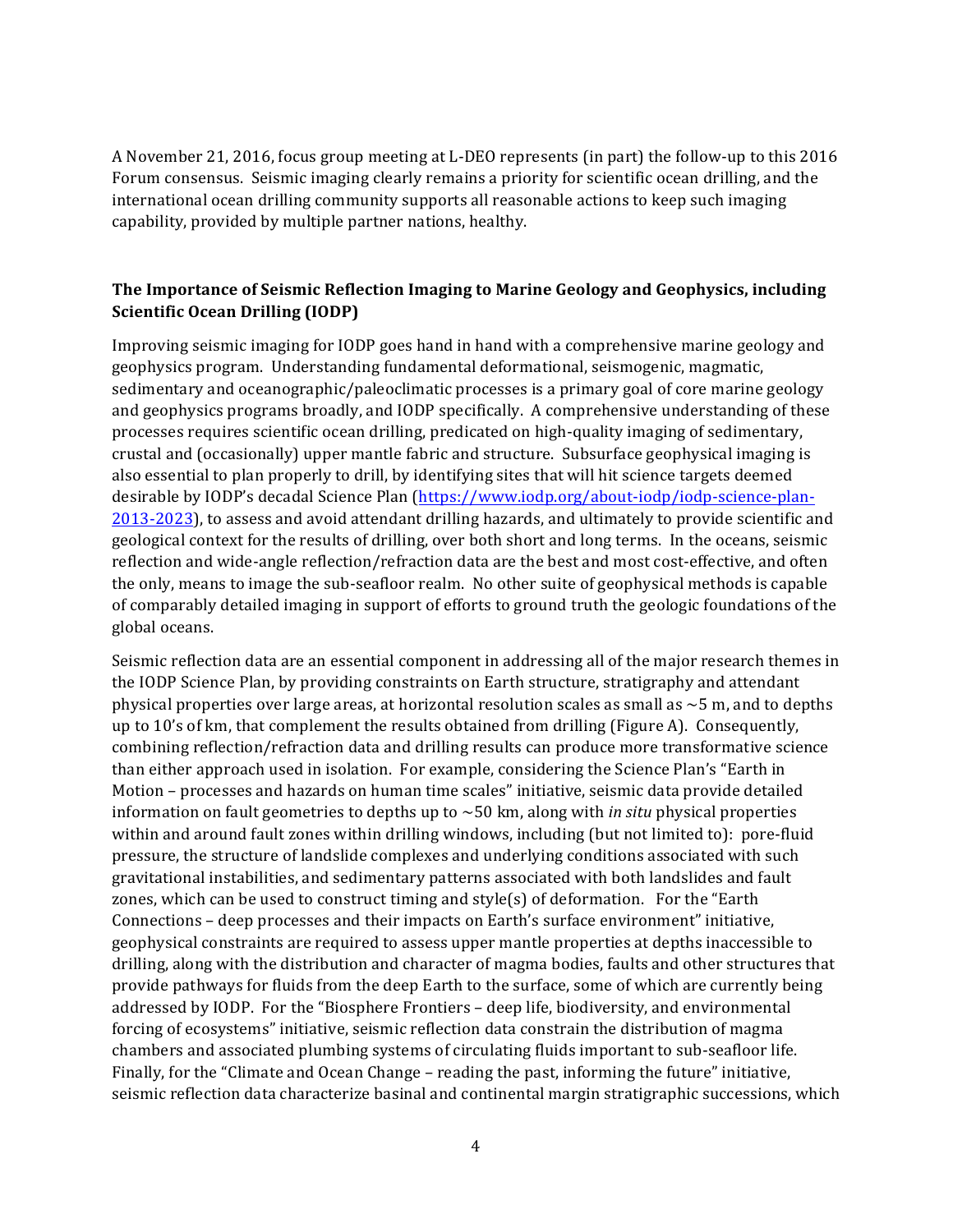are crucial to understanding the "frozen tape recorder" of paleooceanographic/paleoclimatic change in the oceans globally.

Imaging constraints from reflection (and occasionally refraction) seismology are required by IODP for drilling approval and also essential prior to drilling for safety reasons. For example, 2D and 3D constraints on subsurface structures allow scientific ocean drilling to avoid seismic hazards, like active faults, structural closures and associated overpressures. Such situations occur in ocean basins, along continental edges, and in island arcs, all important current drilling arenas.

Finally, marine seismic reflection data acquisition can be optimized for a wide variety of science goals and targets, including goals and objectives for IODP. For example, long streamers and large air gun arrays in some modern seismic acquisition systems make it possible to constrain detailed seismic velocity structure to depths up to  $\sim$ 10s of km, which can then be used to recover detailed geometries of targeted subsurface features and provide constraints on *in situ* properties, like porefluid pressure, melt content, composition, etc. Cutting-edge analysis methods, such as full waveform inversion, make it possible to use such long-streamer data to provide velocity models in unprecedented detail, even for shallow targets. Features at scales as small as  $\sim$ 1 m can be constrained with available high-resolution systems. For complex environments (e.g., see Figure A), 3D seismic reflection imaging provides unprecedented constraints on geometry. All of these techniques mean that imaging is crucial to put drilling results in their proper geospatial, regional focus. There can be no effective scientific ocean drilling program capable of achieving primary science objectives moving forward without a continuing, healthy, international marine seismic effort. 

# **A New Future for U.S.-based Marine Seismic Science…**

In the wake of the "Sea Change" report, the future of marine seismic science in the U.S. is currently in transition, with the stated objective to become more inclusive in planning, facilities and techniques. Consequently, this is an opportune time to expand our thinking about the international portfolio of facilities at hand to accomplish the goal of increasing access to marine seismic imaging, which will in part support IODP. On December 1, 2016, the UNOLS Representatives approved a revision to the UNOLS Charter), thereby allowing for the establishment of the Marine Seismic Research Oversight Committee (MSROC, https://www.unols.org/committee/marine-seismicresearch-oversight-committee-msro), inherited from the MLSOC (*Marcus Langseth* Scientific Oversight Committee). The revised UNOLS Charter includes the Terms of Reference for the MSROC, ANNEX IX *(see Appendix I)*. Approval of the revised UNOLS Charter effectively means that the MSROC will take over and replace the MSLOC as of December 11, 2016.

In the interim, members of the MSLOC, including the Chair, will serve as interim members of MSROC for up to three months, from December  $1<sup>st</sup>$ , 2016. However, all will be required to submit new applications to become inaugural standing members of MSROC. A request for nominations for new members has been posted by the UNOLS Office to the community at large; the deadline for nominations was Jan.  $18<sup>th</sup>$ , 2017. Applications will be reviewed by the UNOLS Council and final selection will be made by the Council before mid-March, 2017. Important facets of MSROC include: 1) a formal liaison with IODP, and 2) international participation.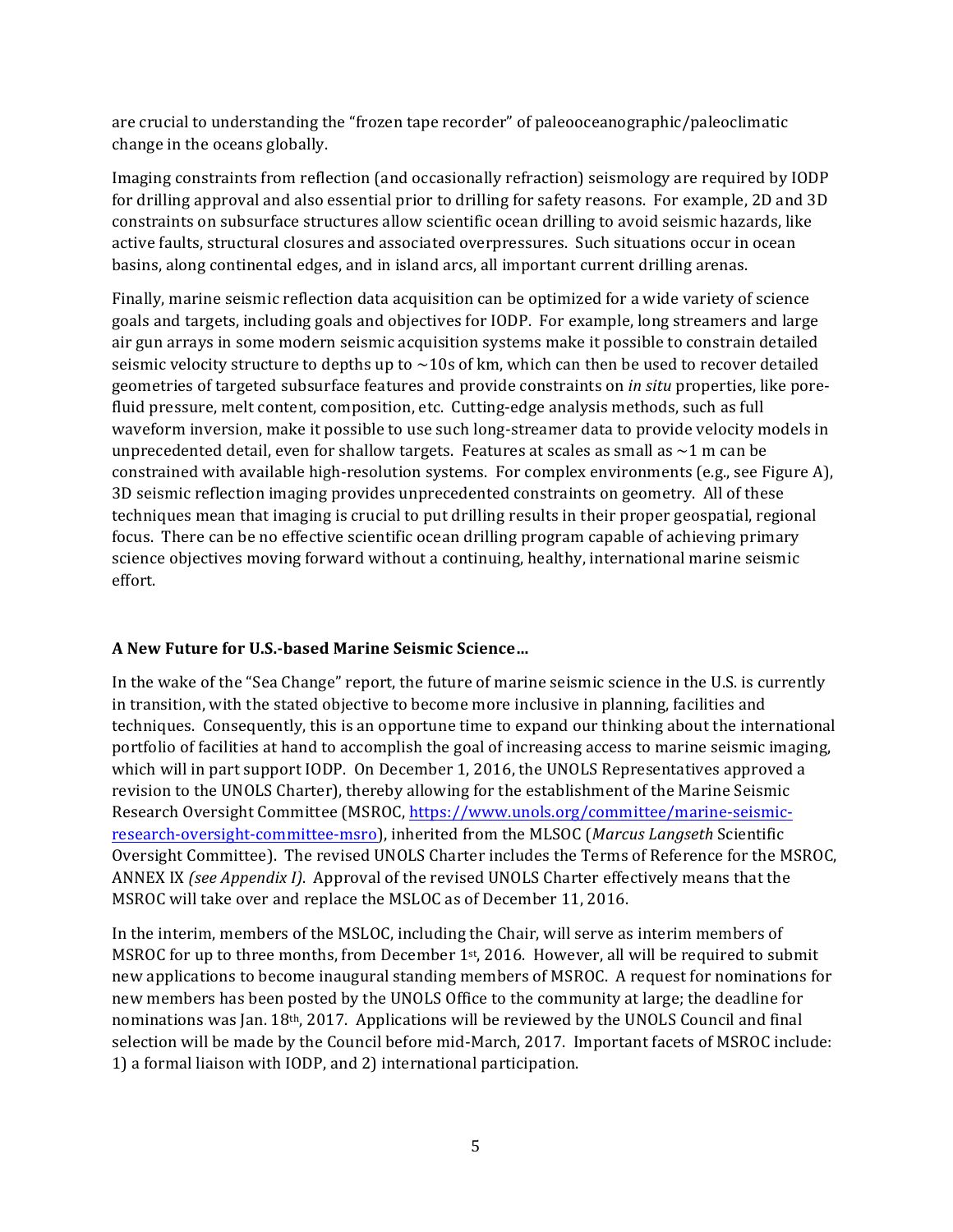#### **…And A Cooperative International Concept**

The key to increasing the availability of seismic reflection/refraction data for academically driven marine geology and geophysics globally, both for supporting scientific ocean drilling and beyond, is an increase in cooperation among countries with substantial marine seismic programs and capable linked seagoing facilities. Efficiencies in cooperation can result from collaborative planning, using facilities in regions where they are available, in order both to avoid long (unproductive) transits and deviations from generally used operations to acquire needed data. The advantage of such planning collaboration, to all programs, is the potential to deliver a wider array of facilities to a larger number of locations than can be achieved by any one (national) program alone.

Such an international collaboration requires several specific implementation efforts, all of which can be administered by an oversight body. We suggest that MSROC could be that body. First, there is a need to match capabilities of particular facilities with seismic acquisition needs and plans, e.g., submitted IODP drilling proposals, to assure that seismic imaging goals can be achieved with available facilities and that resources are indeed being used efficiently and effectively. Second, long-range (multi-year) planning among all parties involved is critical to assure sufficient time to develop seismic programs and coordinate with international partners and other, larger international science programs, such as IODP, Geoprisms, and the Subduction Zone Observatory (to name a few). Third, having adequate Memoranda of Understanding (MOUs) between the interested/participating parties will be critical to assure that operating terms and expectations are understood, in order to develop a framework of substantial and effective cooperation. The primary goal of the oversight body will be to develop initial guidelines for cooperation, and then to implement a long-term plan. We propose that the MSROC provide a substantial component of that oversight, in coordination with additional representatives of interested international parties (to be identified; potential representatives attended both the September 2016 Forum meeting and the November 2016 focus group meeting at L-DEO). The key to success is establish MOUs that define what it means to share facilities among international parties and facilitate opportunities for all involved. To that end, we propose to use and build on Europe's Ocean Facilities Exchange Group (OFEG, www.ofeg.org) plan of cooperation and facilities bartering system as a possible model, for developing terms that could be used to include a broader international community.

# **Moving Ahead with International Cooperation in the Context of the MSROC**

The focus group which met at L-DEO on November 21, 2016, including representatives from the UK and Germany, was unanimous in its support for continuing the provision of, and efficient global scheduling of, large-scale (meaning non-portable) imaging systems and linked platforms, in order to advance seismic imaging in support of scientific ocean drilling.

The group considered the following plan to implement the avowed primary objective:

- Put together an international group of seismically cognizant representatives, ideally also with drilling experience; this group could build on MSROC;
- Have this group meet on a regular basis (but not less than once a year) to develop efficient imaging scenarios in support of scientific ocean drilling; IODP presently develops its multi-platform drilling schedules several years in advance, in response to a well-respected, community-driven, proposal-submission model;